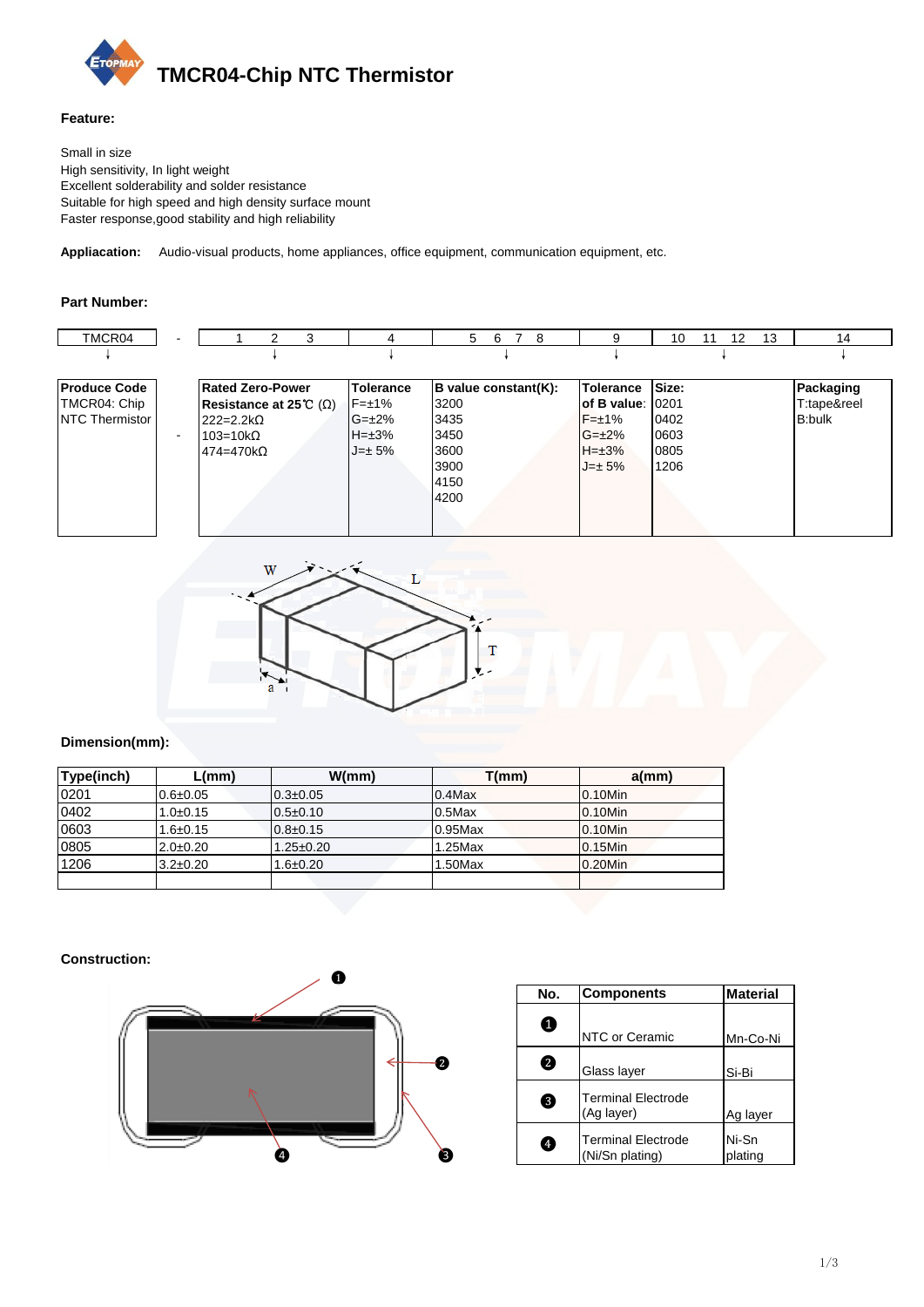

#### **Electrical Characteristics**

| (TMCR04-) part item | $(25^{\circ}\mathrm{C})$ | Resistance B Constant<br>$(25/50^{\circ}C)$ | <b>Permissible Operating</b><br>Current (25°C) | Dissipati Thermal<br>on<br>Factor | Time<br>Constant | <b>Rated Electric</b><br>Power(25 C) | <b>Operation</b><br><b>Ambient</b><br><b>Temperature</b> |
|---------------------|--------------------------|---------------------------------------------|------------------------------------------------|-----------------------------------|------------------|--------------------------------------|----------------------------------------------------------|
|                     | $(k\Omega)$              | (K)                                         | (mA)                                           | $(mW/\mathcal{C})$                | (s)              | (mW)                                 | (°C)                                                     |
| 103F3435F0603T      | 10±1%                    | 3380±1%                                     | 0.31                                           |                                   |                  |                                      |                                                          |
| 103F3450F0603T      | 10±1%                    | 3450±1%                                     | 0.31                                           |                                   |                  |                                      |                                                          |
| 103F3950F0603T      | 10±1%                    | 3950±1%                                     | 0.31                                           |                                   |                  |                                      |                                                          |
| 223F3950F0603T      | $22 + 1%$                | 3950±1%                                     | 0.21                                           |                                   |                  |                                      |                                                          |
| 333F4050F0603T      | $33 + 1%$                | 4050±1%                                     | 0.17                                           |                                   |                  |                                      |                                                          |
| 473F4050F0603T      | $47 + 1%$                | 4050±1%                                     | 0.14                                           |                                   |                  |                                      |                                                          |
| 683F4150F0603T      | $68 + 1%$                | 4150±1%                                     | 0.12                                           |                                   |                  |                                      |                                                          |
| 104F3950F0603T      | 100±1%                   | 3950±1%                                     | 0.10                                           |                                   |                  |                                      |                                                          |
| 104F4250F0603T      | $100+1%$                 | 4250±1%                                     | 0.10                                           |                                   |                  |                                      |                                                          |
| 103H3435F0603T      | $10 + 3%$                | 3380±1%                                     | 0.31                                           |                                   |                  |                                      |                                                          |
| 103H3450F0603T      | $10 + 3%$                | 3450±1%                                     | 0.31                                           |                                   |                  |                                      |                                                          |
| 103H3950F0603T      | $10 + 3%$                | 3950±1%                                     | 0.31                                           |                                   |                  |                                      |                                                          |
| 223H3950F0603T      | $22 + 3%$                | 3950±1%                                     | 0.21                                           |                                   |                  |                                      |                                                          |
| 333H4050F0603T      | $33 + 3%$                | 4050±1%                                     | 0.17                                           | 1.0                               | $<$ 5            | 100                                  | -40 $\sim$ +125 $^\circ$ C                               |
| 473H4050F0603T      | $47 + 3%$                | 4050±1%                                     | 0.14                                           |                                   |                  |                                      |                                                          |
| 683H4150F0603T      | 68±3%                    | 4150±1%                                     | 0.12                                           |                                   |                  |                                      |                                                          |
| 104H3950F0603T      | $100 \pm 3\%$            | 3950±1%                                     | 0.10                                           |                                   |                  |                                      |                                                          |
| 104H4250F0603T      | $100 + 3%$               | 4250±1%                                     | 0.10                                           |                                   |                  |                                      |                                                          |
| 103J3435F0603T      | $10 + 5%$                | 3380±1%                                     | 0.31                                           |                                   |                  |                                      |                                                          |
| 103J3450F0603T      | $10 + 5%$                | 3450±1%                                     | 0.31                                           |                                   |                  |                                      |                                                          |
| 103J3950F0603T      | $10 + 5%$                | 3950±1%                                     | 0.31                                           |                                   |                  |                                      |                                                          |
| 223J3950F0603T      | $22 + 5%$                | 3950±1%                                     | 0.21                                           |                                   |                  |                                      |                                                          |
| 333J4050F0603T      | $33 + 5%$                | 4050±1%                                     | 0.17                                           |                                   |                  |                                      |                                                          |
| 473J4050F0603T      | 47±5%                    | 4050±1%                                     | 0.14                                           |                                   |                  |                                      |                                                          |
| 683J4150F0603T      | 68±5%                    | 4150±1%                                     | 0.12                                           |                                   |                  |                                      |                                                          |
| 104J3950F0603T      | $100 + 5%$               | 3950±1%                                     | 0.10                                           |                                   |                  |                                      |                                                          |
| 104J4250F0603T      | 100±5%                   | 4250±1%                                     | 0.10                                           |                                   |                  |                                      |                                                          |

#### **Test and Measurement Procedures**

### **Test Conditions**

- Unless otherwide specified, the standard atmospheric conditions for measurement/test as
- a. ambient Temperature: 20±15℃
- b. Relative Humidity: 65±20%
- c. Air Pressure: 86kPa to 106kPa
- If any doubt on the results, measurements/tests should be made within the following limits:
- a. Ambient Temperature: 25±2℃
- b. Relative Humidity: 65±5%
- c. Air Pressure: 86kPa to 106kPa

#### **Inspecstion Equipment**

 Visual Examination: 20Xmagnifier Varistor Voltage test: Thermistor resistance tester